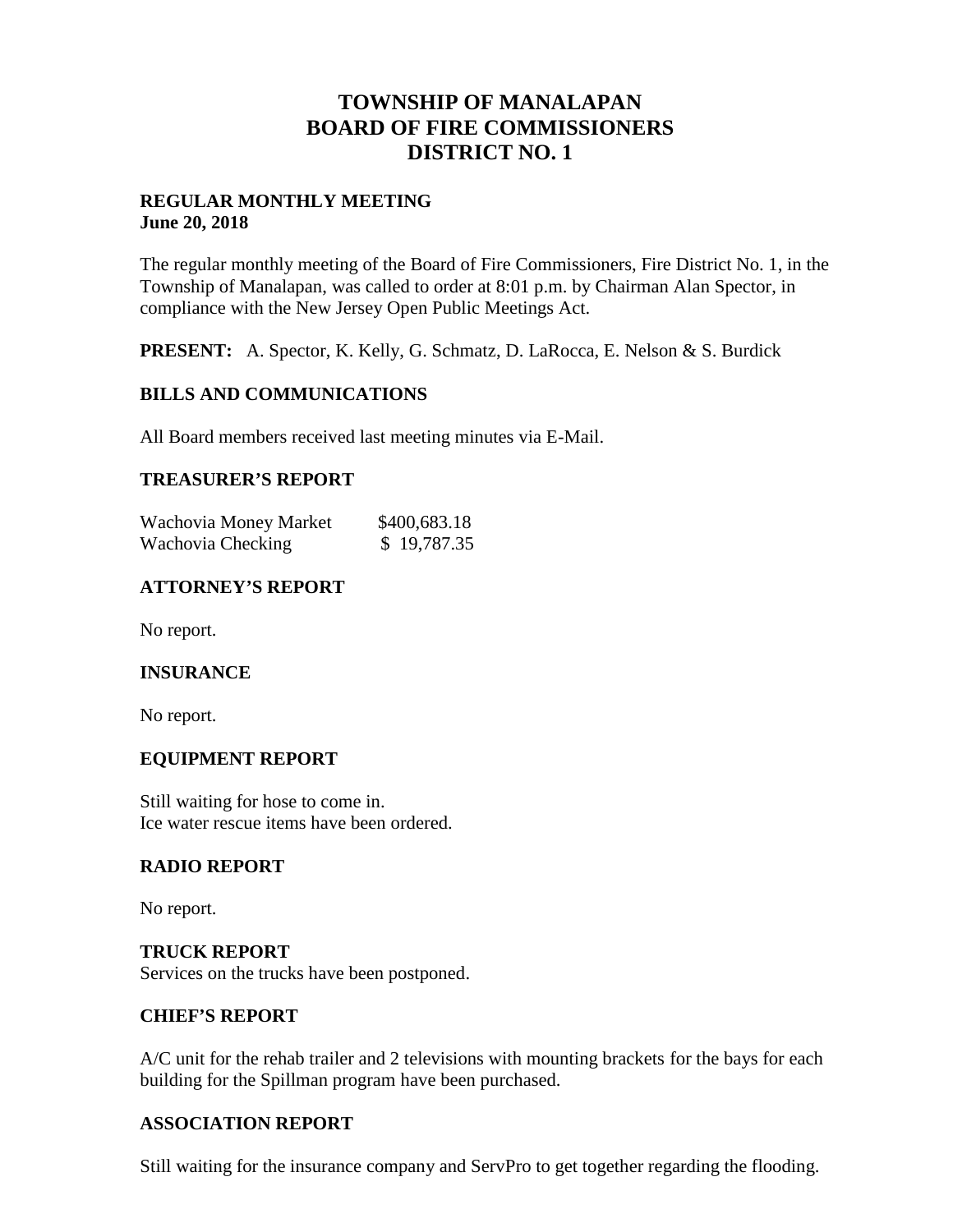## **TRUSTEES' REPORT**

No report.

## **OLD BUSINESS**

See attached.

#### **NEW BUSINESS**

Commissioner Schmatz made a motion to pay all vouchers; this was seconded by Commissioner LaRocca. All voted aye.

Commissioner Schmatz made a motion not to exceed \$5,000 to purchase particulate hoods under state contract; this was seconded by Commissioner Kelly. All voted aye.

Commissioner Schmatz made a motion to amend previous motion for the purchase of the trailer for fire prevention from \$5,200 to \$5,550; this was seconded by Commissioner Kelly. All voted aye.

Commissioner Spector made a motion for \$457 to have Criterion Flooring repair the bay floors in Main House; this was seconded by Commissioner Kelly. All voted aye.

Commissioner LaRocca made a motion for \$450 to purchase radio holders; this was seconded by Commissioner Kelly. All voted aye.

Commissioner LaRocca made a motion not to exceed \$200 to purchase miscellaneous batteries; this was seconded by Commissioner Spector. All voted aye.

Commissioner Spector made a Resolution authorizing the donation of two old fire police vehicles (2004 Ford Expedition 1FMPU16L84LB54188 and 2009 Dodge Durango 1D8HB38P59F712631) to the Manalapan Township Police Department; this was seconded by Commissioner Kelly. Commissioners Spector, Kelly, Schmatz & LaRocca voted aye; Commissioner Caruana was absent.

Meeting opened to the public at 8:56 p.m.

A motion was made by Commissioner LaRocca to adjourn; it was seconded by Commissioner Kelly and all voted aye.

Meeting adjourned at 8:58 p.m.

Respectfully submitted, Kenneth Kelly, Clerk